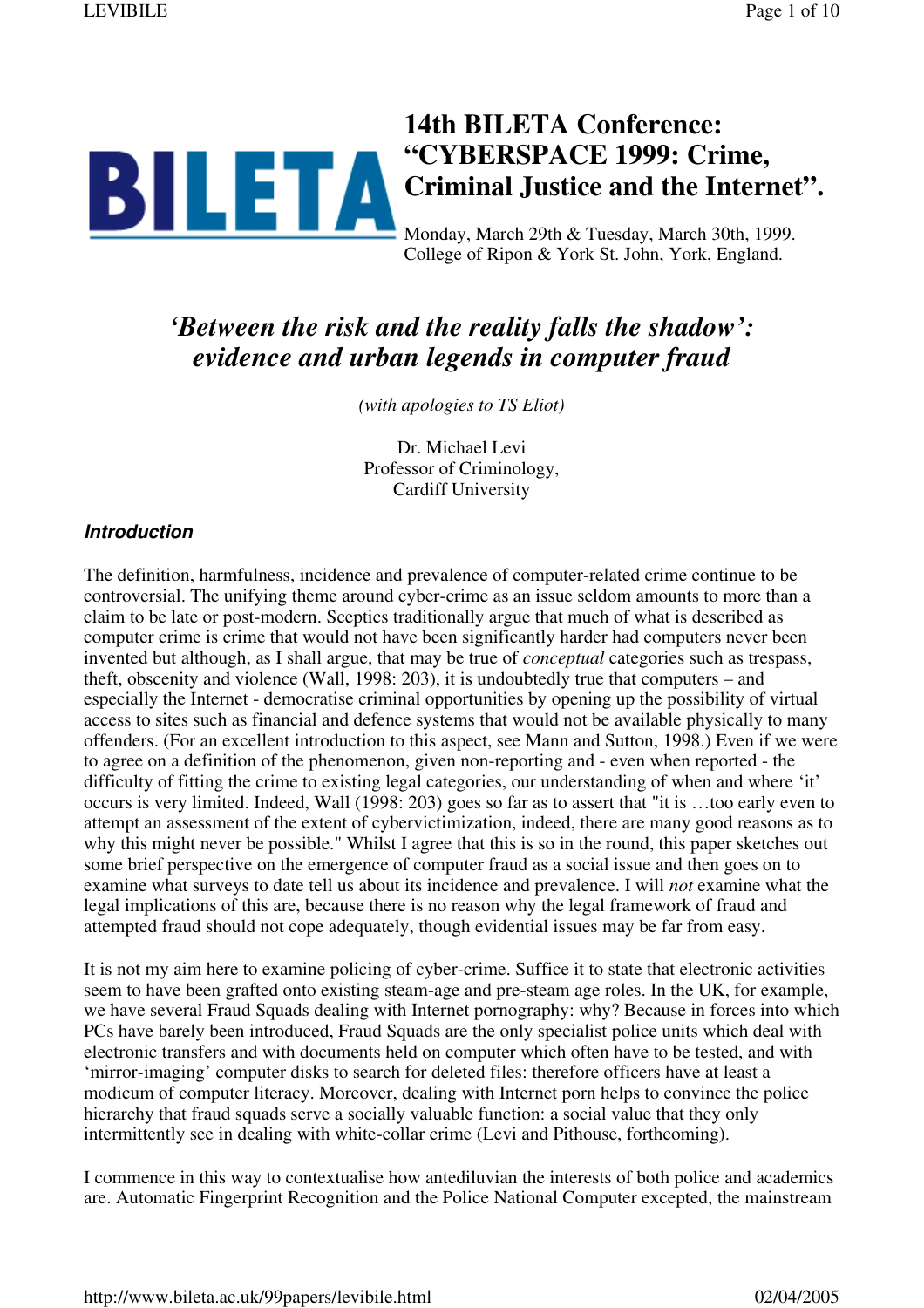policing activities of public order and policing juvenile crime and petty persistent adult crime – from 'broken windows' upwards – lie outside the scope of 'digi-crime'; and most police (and researchers who – in biological rather than pejorative terms – are parasitic upon their activities) can go through their entire careers without needing to know anything about its subject matter. Nevertheless, anyone interested in drugs dealing, fraud, the transmission of pornography, trans-national crime, moneylaundering and the policing methodologies such as electronic eavesdropping that often accompany them has to have some comprehension of the impact of electronics and computing. This is not *just* the top slice of crime, for even street dealers are able to frustrate easy 'analogue' eavesdropping by using digital phones that require different, easier methods for interception but are harder to decrypt. This is merely one example of how technology can alter opportunities for crime concealment, though not necessarily crime commission itself, except insofar as it alters the risk/reward ratio for potential offenders. The extent to which such activities are *policed* is outside the direct framework of this paper, though it is dealt with elsewhere (Wall, 1998; Mann and Sutton, 1998).

#### **The media and the social construction of computer crime**

What follows is intended to be suggestive rather than a systematic analysis of media coverage of 'computer crime'. However, it is useful to set 'the problem of cyber-crime' in a social context, since seriousness is not – or certainly not *always* – a natural categorisation process but rather an interaction between active interpreters of messages and 'infotainment' groups conveying them, sometimes at the behest of pressure groups seeking to communicate a particular vision of 'the problem' (see Hall, 1994). In constructing forms of crime (and even, arguably, crime in general) as a 'social problem', the media both create and reflect conceptions of seriousness. Different groups advocate particular conceptions that serve their material and symbolic interests, though to 'expose' these interests tells us nothing about the 'truth value' of their statements about the 'scale of the problem'. The normal methodological tools of victimisation surveys and self-report studies are only beginning to be tapped, and a current dilemma is whether to take on trust official assertions or simply to discredit them without any further substantiation. How, for example, does one evaluate statements by computer security experts that events happened when they refuse to give details either about dates or the corporate identity of victims? In practice, the media give credibility to elite claims about prevalence, incidence and harm, though defence expert witnesses such as Peter Sommer – the author of the original Hacker's Handbook - may receive a fair hearing, especially in liberal newspapers such as The Guardian and in the specialist press. It is not suggested here that computer criminals are demonised in the same way as are black people, for computer *use* does not permit the sort of simplistic physical 'out of place' definitions of colour and demeanour as does the topography of urban travel. Anti-counterfeiting groups, in particular, have difficulties in raising the seriousness perceptions of copying software, since many ordinary people find nothing wrong in making extra copies of 'overpriced' commodities: they therefore have to resort to allegations about the links between counterfeiting and 'organised crime', hoping that the negative image of the latter will contaminate all the activities they touch.

It is important to appreciate the interaction between 'findings' and news values. Reports on fraud by Parliamentary bodies, accountancy firms, commercial security firms, and individual experts can command attention if they assert that the problem is a serious and growing one. For example, if the Ernst & Young surveys of fraud against large companies – discussed later - had found high levels of 'computer fraud', this fact would have been heavily publicised in both specialist and general news media, since the revelation of large amounts of previously undetected hi-tech crime would be very newsworthy. The fact that the surveys did not find widespread computer fraud was unattractive to the media, in spite of (or because of) our efforts to suggest that the computer issue contained an element of 'hype' and that 'the human factor' and corporate cultures were more significant in accounting for fraud. (This was echoed by the Audit Commission, 1994.)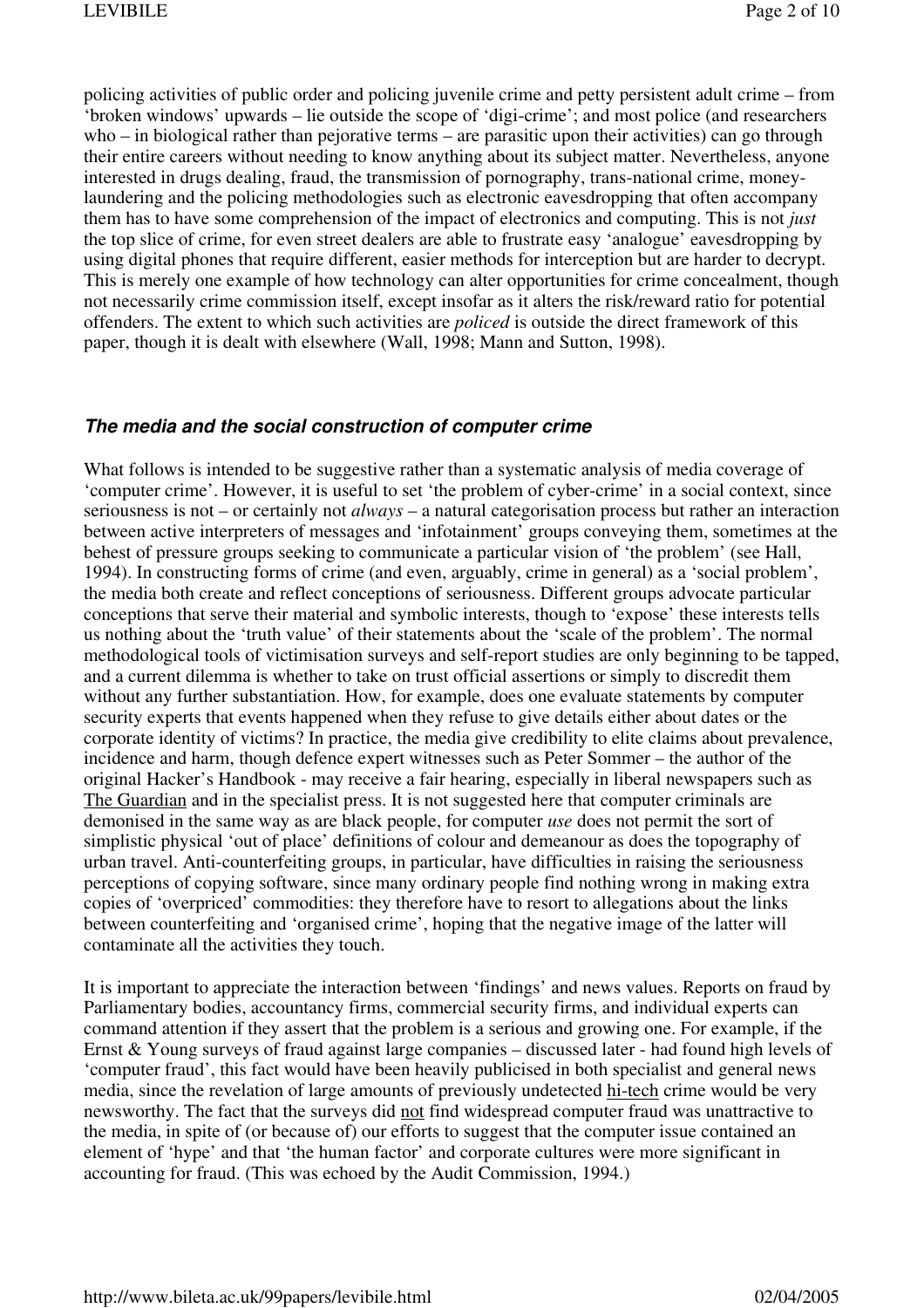More generally, from the BBC television series The Consultant and the Disney movie War Games to mid-1990s films such as The Net and Goldeneye, 'computer crime' is used as titillating entertainment which generates fear at the power of technology beyond the control of respectable society. In newspapers, also, the ready market for stories involving young 'hackers' remains: in September 1991, prominence was given to the son of an Israeli guided missile expert who allegedly had hacked into Pentagon computers and into the Visa International credit card network. The most substantive error in the front page headline in The Independent was that he had not hacked into the Visa network but into the credit reference agencies' network: a rather significant difference. Even had he got into the Visa network, the implication conveyed to readers that untold riches would have materialised would have been mistaken, since funds transmission has nothing directly to do with either the Visa or the credit reference agencies' network. The Independent also ran stories during 1994 exposing the vulnerability of private information about senior British politicians and military personnel via the British Telecom network, which, despite some implausibilities, seemed to stack up. Likewise, though speculative and exaggerated, there was a kernel of truth in the threats of computer hacker extortion publicised in the Sunday Times (2 June 1996).

One way of enhancing crime seriousness is to associate the activity with 'organised crime' or 'organised criminals' as if, merely by being organised by a syndicate rather than one or a small group of professional criminals or anarchic 'pranksters', that made the impact much worse. This is an arguable point, though under some circumstances, people outside traditional crime groups may be regarded as a less manageable risk and therefore more dangerous even than gangsters. Where technology can be added to gangsterdom, this makes ideal media copy. Illustrations include the Russian technician who hacked into Citibank's phone lines and diverted millions of dollars in 1995 – made into at least one excellent television documentary and endlessly re-cited - and the over-hyped tale of an ATM fraud plot described below. The Independent (18 December 1996) caught even the broadsheet mood :

> John 'Little Legs' Lloyd, an underworld hardman, and his partner Kenneth Noye, wanted for the M25 road rage murder, hand-picked a team of criminals to pull off an £800m fraud....

The gang was thwarted by an unlikely crime-busting team, made up of a softly spoken prison chaplain and a computer wizard who once tried to burn his wife and child to death.

The swindlers' plan had been to use the help of corrupt British Telecom technicians to tap into the telephone lines which link cash dispensers to bank computers. The taps would have given the gang access to confidential information about tends of thousands of accounts which was to be downloaded onto a computer. The data would have been decrypted and transferred to 140,000 plastic bogus cash cards.

Lloyd...and Noye had established a world-wide network of criminals to carry out fraud on a global scale.

By contrast, in The Times of the same day, the well-informed Stewart Tendler told readers that 'Noye was never questioned about the cashcard plot and detectives now say they believe he was only peripheral to the plot'. One can readily query terms like 'hand-picked': how else would one pick a criminal team? And note the 'Little Legs' cue that we are not dealing with a member of the social élite here! Lloyd was sent to prison for five years.

The BBC1 television 'infotainment' programme Here and Now was similarly obsessed with the ease with which plastic card numbers could be re-encoded and used for fraud, despite evidence that it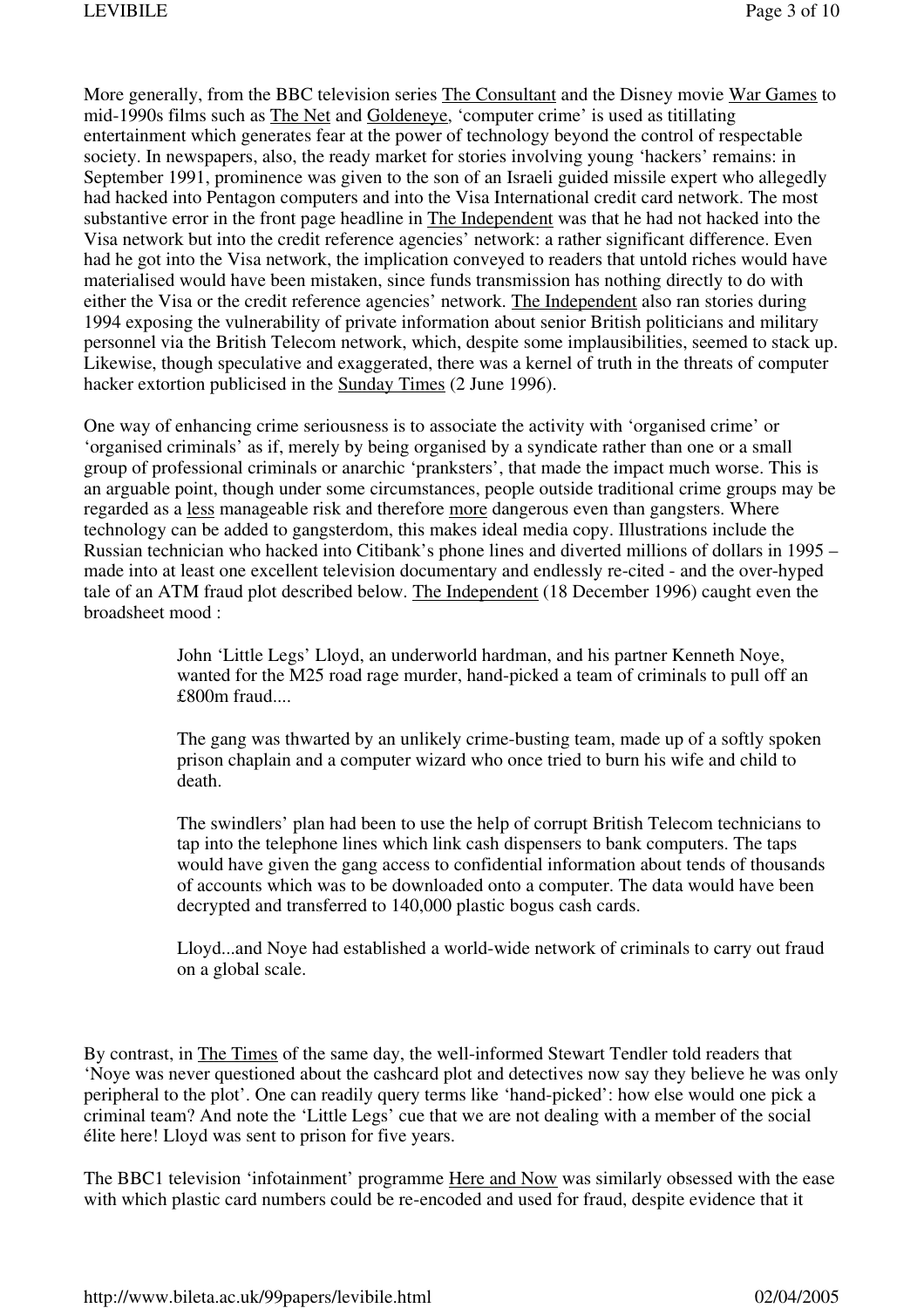accounted for only a small proportion of plastic fraud (BBC, 21 April 1997): a 'good prog' is one that alarms the public and attacks the competence of large institutions. The publicity accorded to many hacking scares - such as the vulnerability of most pager messages in Britain to simple hacking and recording (What Cellphone, November 1996 and several national newspapers) - serves to generate fear of crime and, perhaps, mislead readers into believing mistakenly that 'the fraud problem' is technological and external rather than social and internal. This applies especially to cyber-warfare stories, such as 'Hackers attack military satellite' (Daily Telegraph, 4 March 1999), which did at least go on to point out that there was no evidence of intent to blackmail or disable. There are occasional debunking stories, such as 'More Naked Gun than Top Gun' (The Guardian, 27 November 1997), which deflated US cyber-warriors' claims about their methods and the threat posed by two British hackers, and 'The hacker who turned himself in' (The Guardian, 26 March 1998): but the general tone is hysterical and 'deviance-amplifying'.

Disputes about harmfulness are part of the ideological terrain over which defendants and prosecutors battle. According to Sterling (1993), the FBI systematically misrepresented the organised nature of the hacking 'group' called 'Legion of Doom' and their involvement in crime: in reality, he argues, they did not steal or crash anything. Such battles over social definitions of social harm are not restricted to computer crime, but they are particularly salient to whether those hackings that do not involve pecuniary gain for the perpetrator but may involve substantial pecuniary loss for the victims (and those using allied systems, should they hear about the penetration) should be defined as serious crimes or as what – in the delinquency literature – might be termed 'play vandalism'. This is especially problematic when many companies and governments themselves hire hackers to test the vulnerability of their systems to penetration: arguably, provided that they leave a trace calling card, free-lance hackers are doing for free what the institutions would otherwise have to pay for (except that they are people who might otherwise not be authorised to see the material they see). During 1998, one of a pair of British hackers – the other was acquitted – was given only a modest fine by a judge, in spite of a Pentagon official giving evidence that his activities could have undermined the entire US military defence system. So was this judgement sound, or did it fail to appreciate a 'clear and present danger' or a plausible future risk?

A nice illustration is the Israeli teenager Ehud 'The Analyser' Tenenbaum - a member of a group dedicated to fighting racist and paedophile Web sites – who hacked into NASA and Pentagon computers, before hacking into the Home Page of an FBI officer to tell the FBI that he was the one the 47 FBI agents were looking for. Prime Minister Netanyahu described him as 'damn good', but a director of Internet service provider Net Decks stated that 'The Analyser is a vandal, not a hero'. Though the Americans certainly took the opposite view, the Chair of the Israeli Parliament Science and Technology committee observed in re-integrative mode – after all, Ehud was looking forward to joining the Israeli army very shortly - (The Guardian, 26 March 1998):

> He didn't cause damage but rather exposed flaws in terms of the protection of important computer information….his huge amount of knowledge should be used to help the state, but this time in accordance with accepted rules and standards.

His activities required all passwords to be changed at Western Michigan University, and hundreds of (expensive) hours of repair work. Due to other hackers, for most of October 1997, two overseas US State Department posts had almost to be disconnected from the global network, since hacker traces made them insecure. A 1998 study by the General Accounting Office revealed that computer hackers could obtain data such as the travel schedules of US embassy officials - useful for assassinations – while the US Computer Security Institute survey found that 72 per cent of respondents from government and business stated that they had suffered financial losses from electronic criminals. In 1996, the Pentagon reported that there had been some 250,000 attempted hackings, only one in 250 of which had been detected at the time: but it is difficult to estimate the economic cost of these attempts other than the cost of security, which I have omitted here on the grounds that security costs are not strictly costs of crime but are costs of doing particular sorts of things about crime.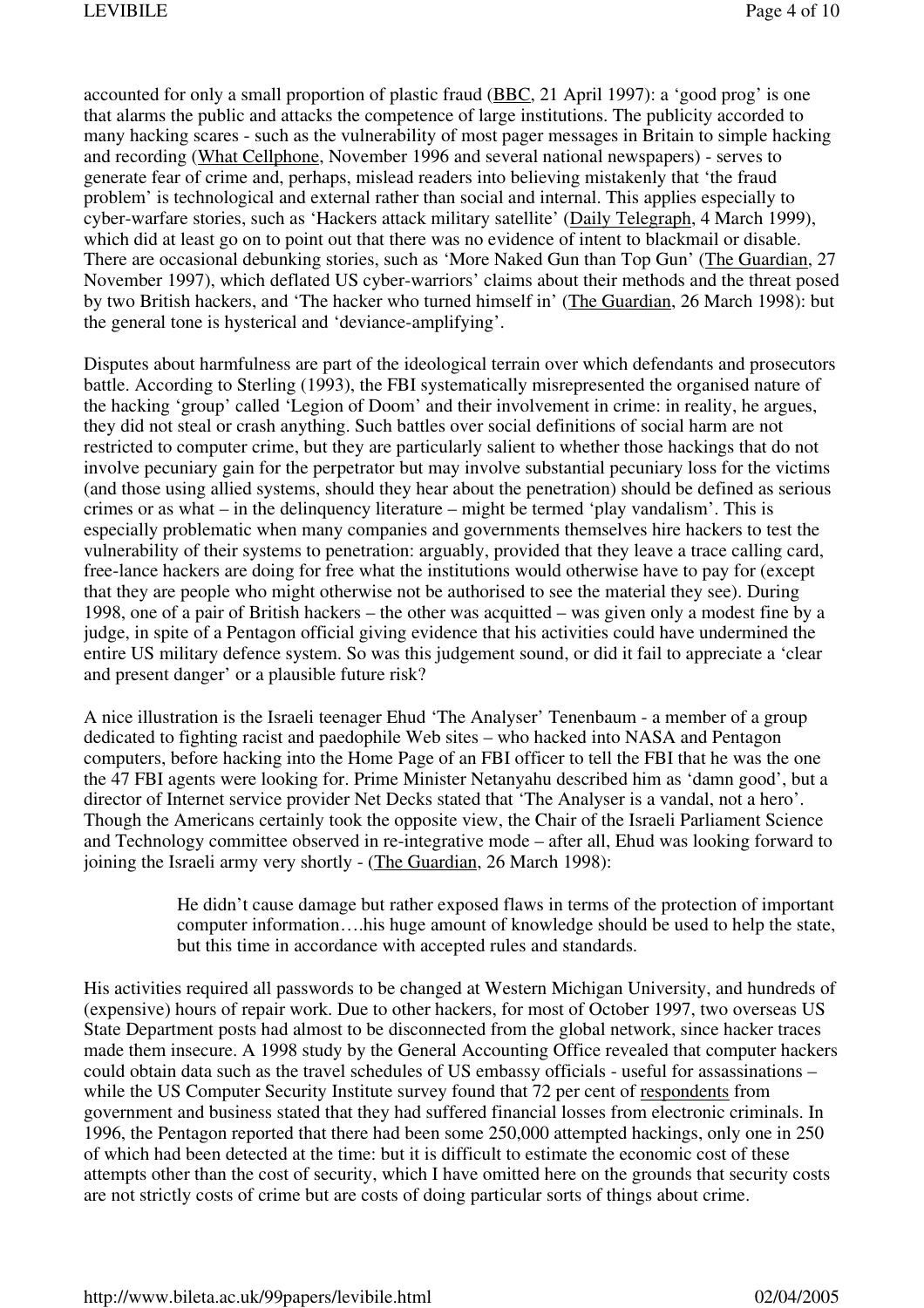Nevertheless, such an omission has its flaws, insofar as security may be necessary in order to enable an entity to function at all: a good illustration of this is the simulation of warfare in hacker changes to the communications of defence satellites (Daily Telegraph, 4 March 1999). The key point is that these attempts are integrated into the necessity to spend billions on fighting cyber-terrorism, one of the major issues mentioned in the 1999 Clinton 'State of the Union' message. They are also related to battles over encryption and the 'need' for the law enforcement/intelligence agencies to retain access to telecommunications without the need for slow and expensive decryption.

More pragmatically, new forms of technology can also be used to point up the 'need' for changes in criminal law, such as the absence of preventative legislation to stop false claims being advertised on the Internet. In 'Internet sting lures 82,000 isle "lairds"', The Observer, (10 March 1996) warned about a firm selling square-yard plots of remote crofting land to Americans with a fictitious scroll guaranteeing that for \$100, purchasers will become 'an authentic Scottish laird'. The article began: 'In cyberspace no-one can hear the victim scream'. This is part of the general advisory role of the media, but it also reflects the technophobia that is prevalent whenever risks of new technology are exposed (see also Mann and Sutton, 1998; Grabosky and Smith, 1998; and Levi and Pithouse, forthcoming, ch.2).

Finally, it should be appreciated that there is a serious social point about the interaction between computers, trust and security. As Grabosky and Smith (1998: 47) put it,

> [T]rust and confidence in the systems that support commerce, communications, air traffic control, electric power generation and other modern institutions are at the very core of our society. Thus, even the potential for disruption and harm is cause for concern.

#### **The extent of computer fraud**

In activities such as computer crime, alongside 'organised crime', the normal disciplines by which we evaluate the plausibility of threat levels are absent, for – as in other arenas of white-collar crime (Levi and Pithouse, forthcoming)– the victims are

- 1. Not asked about victimisation;
- 2. Do not respond when asked;
- 3. Do not tell us about all their experiences (or so we believe); or
- 4. Are unaware of their victimisation.

Grabosky and Smith (1998: 8) approach this 'harm measurement' issue with some delicacy:

Quantification can also be deceptive….Often these [financial losses] amount to billions of dollars….Some estimates need to be treated with caution, however, since they are based on figures extrapolated from relatively small surveys to represent losses suffered by industries which have an enormous customer case and daily deal in turnovers amounting to vast sums of money….However…there are abundant examples of substantial and quantifiable sums being stolen throughout the world.

They add that qualitative dimensions are also important, not least because hackers may inflate their achievements. These statements are true as far as they go, but this does not address the deeper problem that official sources may deliberately or paranoiacally inflate the threat and may conflate *experience* of with theoretical *risk* from computer crime. This is not simply the attempt to gain more resources acknowledged (p.8) by the authors: it is part of the intelligence threat-assessment mental set, encouraged also by the 'concerns' (a.k.a self-serving PR) of security consultants whose income depends on shocking (or as they put it, 'creating awareness among') senior executives and government agencies who complacently fail to spend 'enough' money on security.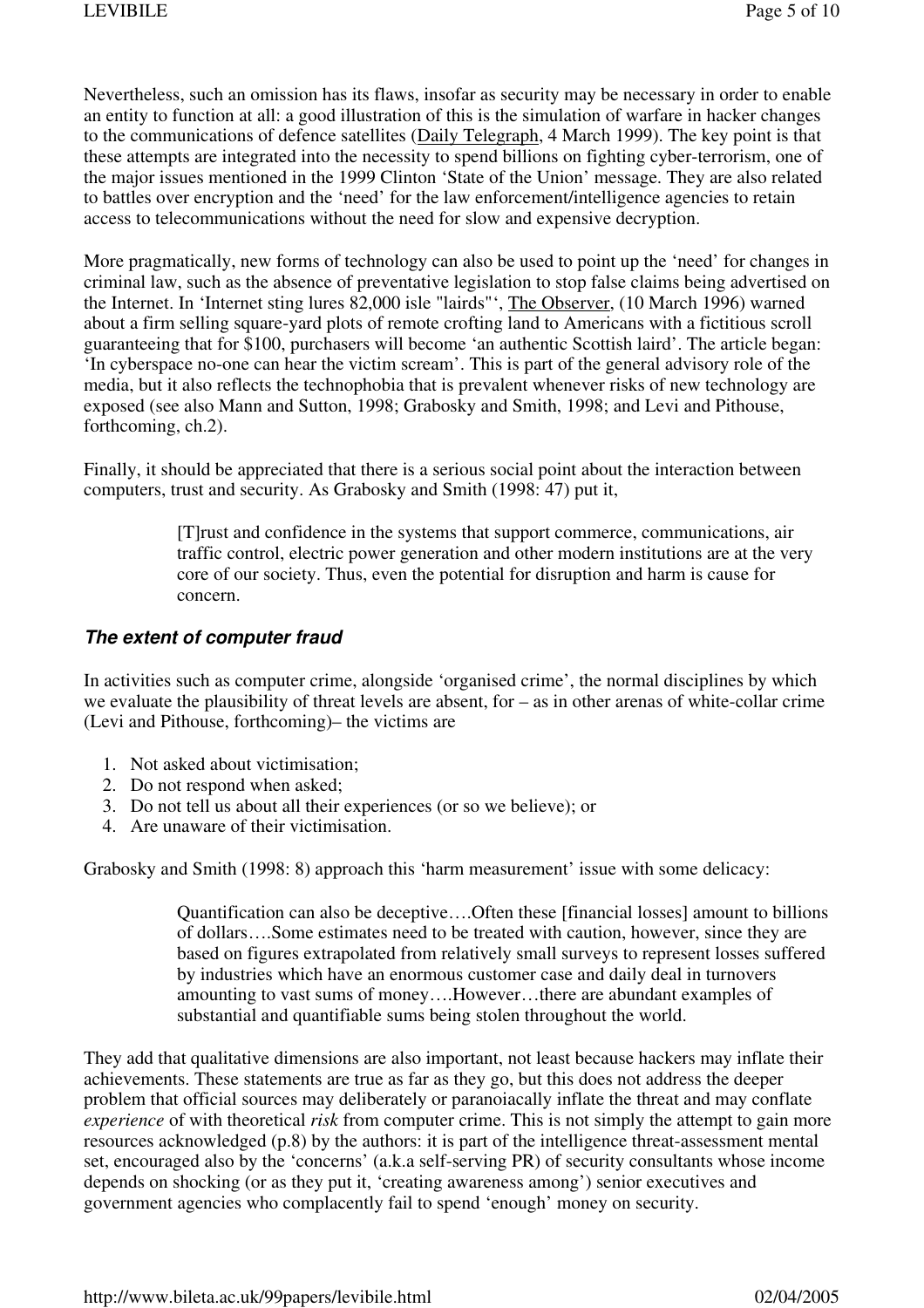Unlawful (and lawful) major transfers of funds almost invariably involve a financial institution as intermediary, if not as a victim, of fraud. The definition, incidence and prevalence of computerrelated crime continue to be a matter of much debate, in which diverse phenomena such as hacking for fun or espionage, theft of computer equipment, counterfeiting of software, criminal damage, blackmail and fraud become intertwined in a single gestalt. Sceptics traditionally argue that much of what is described as computer crime is crime that could have occurred even if computers had never been invented, though the process of money transmission would have been slower. Even if we were to agree on a definition of the phenomenon, given non-reporting and - even when reported - nonrecording of such alleged crimes by the police, our understanding of when and where 'it' occurs is very limited. The Audit Commission (1983) states: 'computer fraud is any fraudulent behaviour connected with computerisation by which someone intends to gain dishonest advantage'. But there are wide variations in definition, which we will not address here.

It is important to think through whether what we are concerned with is corporate (and national security) loss or corporate/individual/governmental fraud. The latter speaks to traditional criminal law notions of blameworthiness and the precise allocation of blame to individuals; the former speaks to harm reduction and prevention, irrespective of whether anyone is blameworthy in a way that fits into the curious categories of the criminal law. Thus, for example, faulty ambulance dispatch systems or car safety measures can be looked at from a preventative perspective without necessarily seeking simply to fire or prosecute the personnel involved. In the light of this sort of consideration, the Audit Commission has shifted its focus to 'computer abuse', which it describes (1994: 6) as

> an umbrella term embracing various types of deliberate criminal acts, each of which calls for different skills and techniques in detection. The term embraces computer fraud, virus infections, hacking, theft of data and programs, sabotage, unauthorised private work, invasion of privacy, and unauthorised use of illicit software.

All of these may be subject to shifts in awareness, as different methods of tracking people and their activities highlight a greater proportion of the 'dark figure' not only of unreported but of unperceived 'abuse'. (A return to the 1983 definition would artificially reduce 'computer crime'.) Fraud includes:

- unauthorised input or alteration of input
- destruction/suppression/misappropriation of output from a computer process
- alteration of computerised data
- alteration or misuse of programs (but excluding virus infections).

The Audit Commission's sample includes all local authorities and National Health Service bodies in England and Wales; the majority of central government departments and agencies; and a 'range of middle- and large-sized companies throughout the UK' (1998: 5), though the response rate from each sector or in aggregate is not specified. Taking all forms of IT fraud and abuse together, the proportion of respondents who were victims rose from 36 per cent in 1994 to 45 per cent in 1997. But the proportion of respondents who reported experiencing fraud fell from 10 per cent in 1994 to 8 per cent in 1997, though the average value of frauds rose from £28,000 to £35,000, making total losses identical. In 1997, input frauds constituted 70 per cent of all frauds by volume. A quarter of all frauds detected were committed by management.

Thirty-seven 'computer fraud' cases were reported in 1994-95 to the Treasury (1995: 6) in its survey of internal fraud against government departments, though most were low value or no loss, only two being over £10,000 (of which one was over £60,000, with more being attempted). However, in a further case, a staff member approached a departmental debtor and offered to clear his liability by manipulating records, in exchange for £50,000 (less than half the debt). However, the debtor contacted the police who taped a subsequent conversation, and the civil servant was jailed for attempted corruption. Far heavier losses were generated by the theft of computer hardware and memory, as professional criminals in the mid-1990s targeted computer chips, which were in short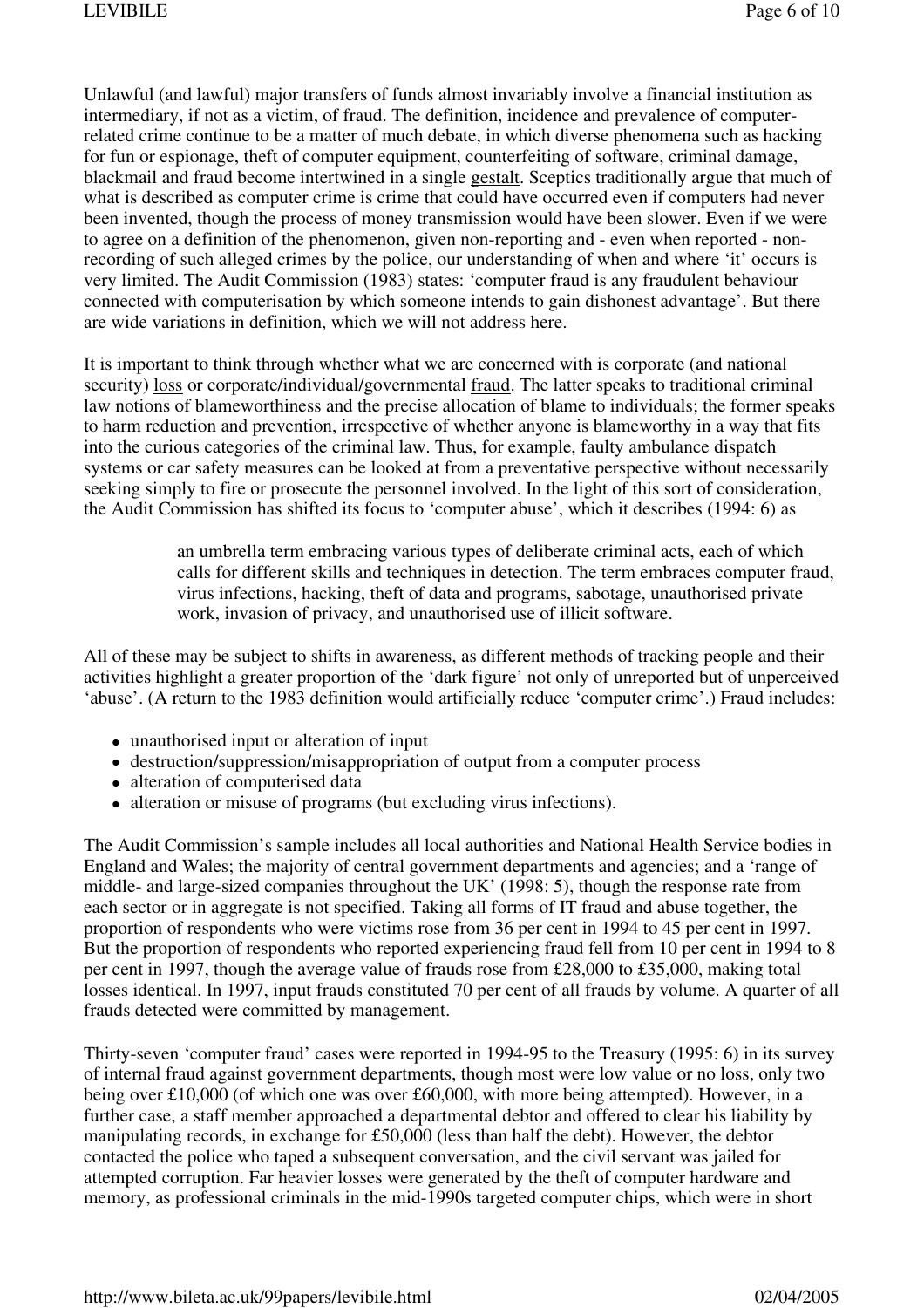supply following the destruction of a major factory in Kobe, Japan due to the earthquake there, and due to the growth in demand for memory to run Pentium processors and Windows 95 applications.

Since there is so much disagreement about the definition of computer crime, it is hardly surprising that there is little consensus about its cost. If we take telephone fraud, for example, what is termed 'shoulder-surfing' - i.e. looking over someone's shoulder while she or he is punching in their credit card code, and then selling it on cheaply to others - costs the phone companies more than any hi-tech methods of hackers (Sterling, 1993: 49). The ongoing war of computer fraud prevention resembles that which has occurred with safes, making safe-breaking virtually defunct. The chips on cellular phones can be reprogrammed to generate a false 'caller identification', to avoid billing, tapping by the police, and any other unwanted activities. The cost of the theft of long-distance service is in some sense theoretical (though the opportunity cost is real where a significant proportion of the calls would have been made anyway through the official system), but when stolen codes have to be deleted and new ones issued, this is a real cost, as is the trouble for real owners: there are analogies here with plastic card fraud generally, even when the bank pays up.

Some UK data also exist on the prevalence of computer fraud against large private sector organisations (Levi and Pithouse, forthcoming). The Ernst & Young 1986 and 1989 reports showed that whereas in both the questionnaire and the telephone surveys, executives expressed considerable concern about computer fraud and hacking, responses revealed that if we exclude simple forgery of input or output documents - which can be effected quite adequately without a computer - only one 'worst fraud' was a 'real' computer fraud that relied totally on the new technology. Even in a later section of the questionnaire that dealt with unreported as well as reported fraud, there were no computer frauds by outsiders, and no computer fraud by users and systems people exceeded £1 million in any case in our sample. Although more than two thirds of companies stated that computer viruses and hacking were fairly serious or very serious, only eleven per cent had experienced either of these and five per cent both of them.

In 1991, as in previous years, computer frauds again featured very modestly. Only one was committed by systems people - and that was under £10,000; only three - one under £10,000, one £10-100,000, and one over £100,000 - were committed by computer users; and none were committed by outsiders. The number of computer frauds was significantly lower than in 1989, which may be an artefact of responses or may reflect the success of computer security people in selling their message. Finally, our international surveys in 1996 and 1998 (Levi and Sherwin, 1996, 1998) turned up very few cases of reported or unreported computer frauds. In making these remarks, we are not debunking the cost to firms of protecting their systems against unlawful use by outsiders of insiders: actual and potential damage to data, for example, can be catastrophic for the operation of computer-dependent businesses and can provide the basis for corporate blackmail in exchange for unravelling the damage (Sunday Times, 2 June 1996), but this 'cyber-warfare' is different from fraud risks.

The same difficulties apply to American studies of computer crime. The 1998 Computer Security Institute/FBI study found that based on 520 security practitioners' responses (a 13 per cent response rate), 64 per cent had suffered security breaches in the previous year, at a cost (for the less than half who replied) of \$136.8 million. (If one includes those experiencing computer viruses or laptop theft, the proportion victimised rises to 88 per cent.) The cost of financial fraud (against those who could quantify this loss) was stated to be \$7.87 million, and telecommunications fraud \$17.3 million (with a combined 2 year cost of \$35 million): a far cry from the claims of private sector specialists, and less than one fifth of the total imputed cost of computer crime (Computer Security, 1998). The Internet connection was equal to the internal systems as a frequent point of 'attack', with over a half citing it. However, only 15 per cent reported financial fraud, the remainder comprising unauthorised access by employees (44 per cent) and denial of service attacks (25 per cent).

A recent survey by Barnes and Sharp (1998) found that technology was identified very seldom by insurance (6.3%) or retail (13.6%) sector respondents as a cause of the rise in fraud, largely because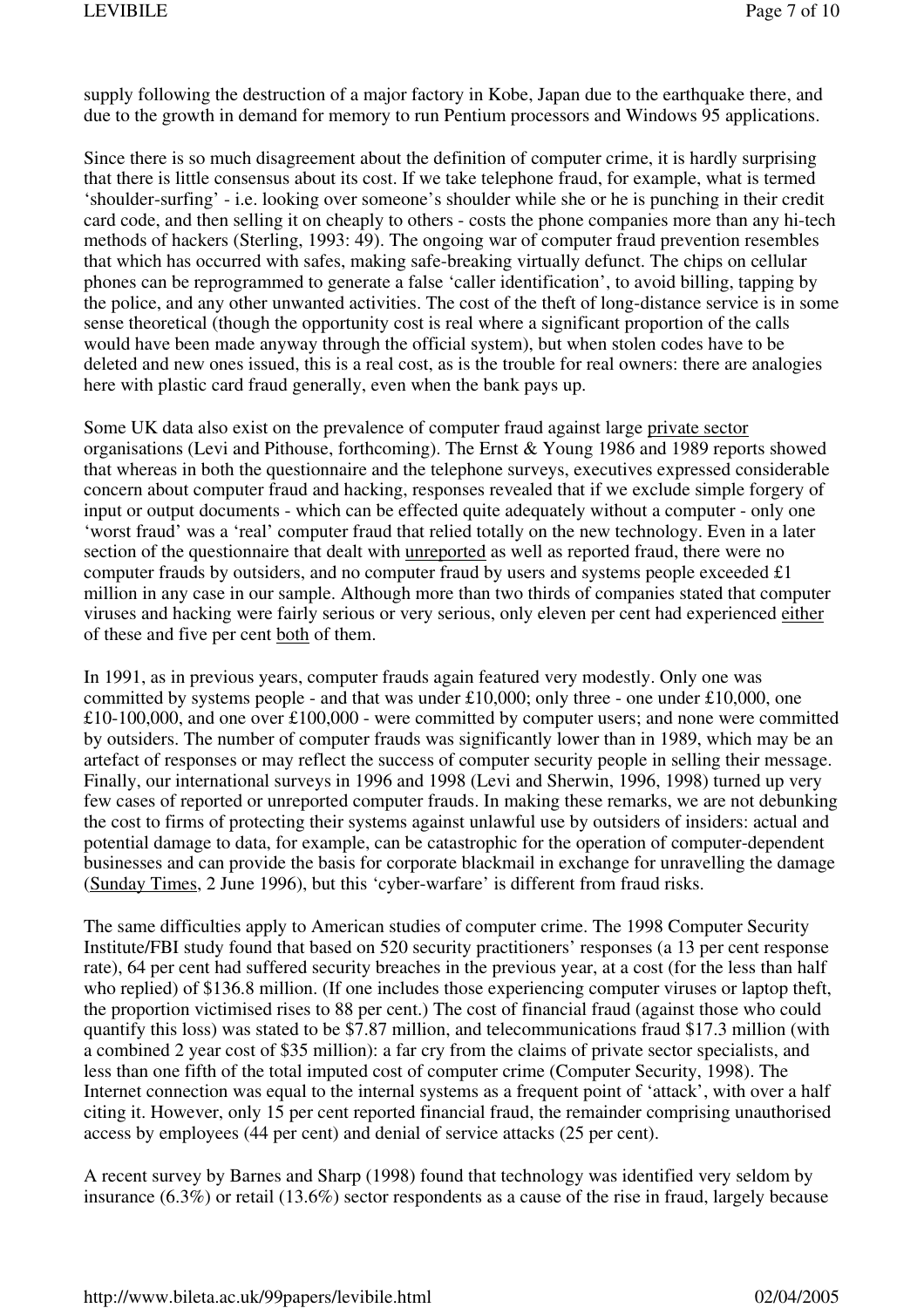those sectors were exposed more to thefts and false claims outside the cyber-sphere. By contrast, 42.9% of services and of oil & gas sectors attributed the rise in fraud to technology. Whether correct or incorrect, this at least focuses us to more finely tuned analysis of risk by the nature of the activities.

Telemarketing frauds, stock price manipulation via Internet 'chat group' demand stimulation of interest in lawfully quoted securities, and advertising of offshore investments to tempt the needy and greedy are all methods by which remote persons can commit frauds with even less human contact and risk of arrest than in normal frauds: they also alter the 'capable guardianship' component of fraud prevention. Modern technological changes such as call-forwarding also assist telemarketing and investment fraudsters by enabling them to give as their ostensible phone number one in upmarket areas of London, Miami and other major cities, combined perhaps with an accommodation address there: but in reality, all calls are forwarded instantaneously to some other location, for example offshore in some difficult-to-penetrate offshore finance centre, without the knowledge of the communicators. But notwithstanding the vast estimates offered in some countries like the US (and some huge individual cases involving \$200 million of which we are aware), there are no reliable estimates of the aggregate cost to individual or corporate victims. In short, we are not suggesting that concern about computer crime is irrational: on the contrary, we agree with Grabosky and Smith (1998) and with Mann and Sutton (1998) that computer security is going to be a major issue in the  $21<sup>st</sup>$  Century. However, the term must be unpacked into sub-types of crime and we believe that concern about computer fraud should normally be less than concern about (i) many other types of fraud, and (ii) other types of computer crime.

### **Preventing cyber-fraud**

Contrary to the beliefs of Grabosky and Smith (1998), general education about the consequences of computer crime is unlikely to have much impact on inhibiting either destruction, economic, or mischief motivations. By definition, the programmers and operatives of the future are part of the general public, but as with fire-setting and some of the more exotic forms of drug-taking, remote consequences are very difficult to re-educate people about (see Mann and Sutton, 1998). That is, even if one is optimistic about the *possibility* of weaning people away from the sociopathy of their relations with the large, impersonal institutions of late modernity.

Where there is no doubt at all is that the criminal justice process is ill-suited (and inconsistently so) to dealing with these forms of crime, prevention itself is tough

- 1. first, because of modest disapprobation among the set of potential abusers and I would like to see some contextualised research on this looking at sub-group attitudes and social selfregulation;
- 2. second, because for all the scolding (Grabosky and Smith, 1998: 63) about the importance of controlling public information about telecoms systems, *some* systems information will inevitably leak out and may well be posted on the Net rather than kept to oneself as, arguably, a rational *economic* criminal would do;
- 3. third, because of the continual increase in processor power, which enables unlawful decryption as well as other explorations to take place under circumstances that would have required a massive capital outlay; and
- 4. finally, because it is hard to prohibit criminals from the market, as can be done in some areas of white-collar crime or, increasingly via the civil law (Bamfield, 1998), from stores or even private shopping malls (making intrusion burglary). However, the damage caused even by *individual* acts of computer fraud or vandalism may be entirely disproportionate to offenders' assets and income, far more so than in shop theft or fraud.

Another important theme is the relationship between risk, fear and technological change. It is asserted (Grabosky and Smith, 1998: 75) that because of high crime risks, consumers may be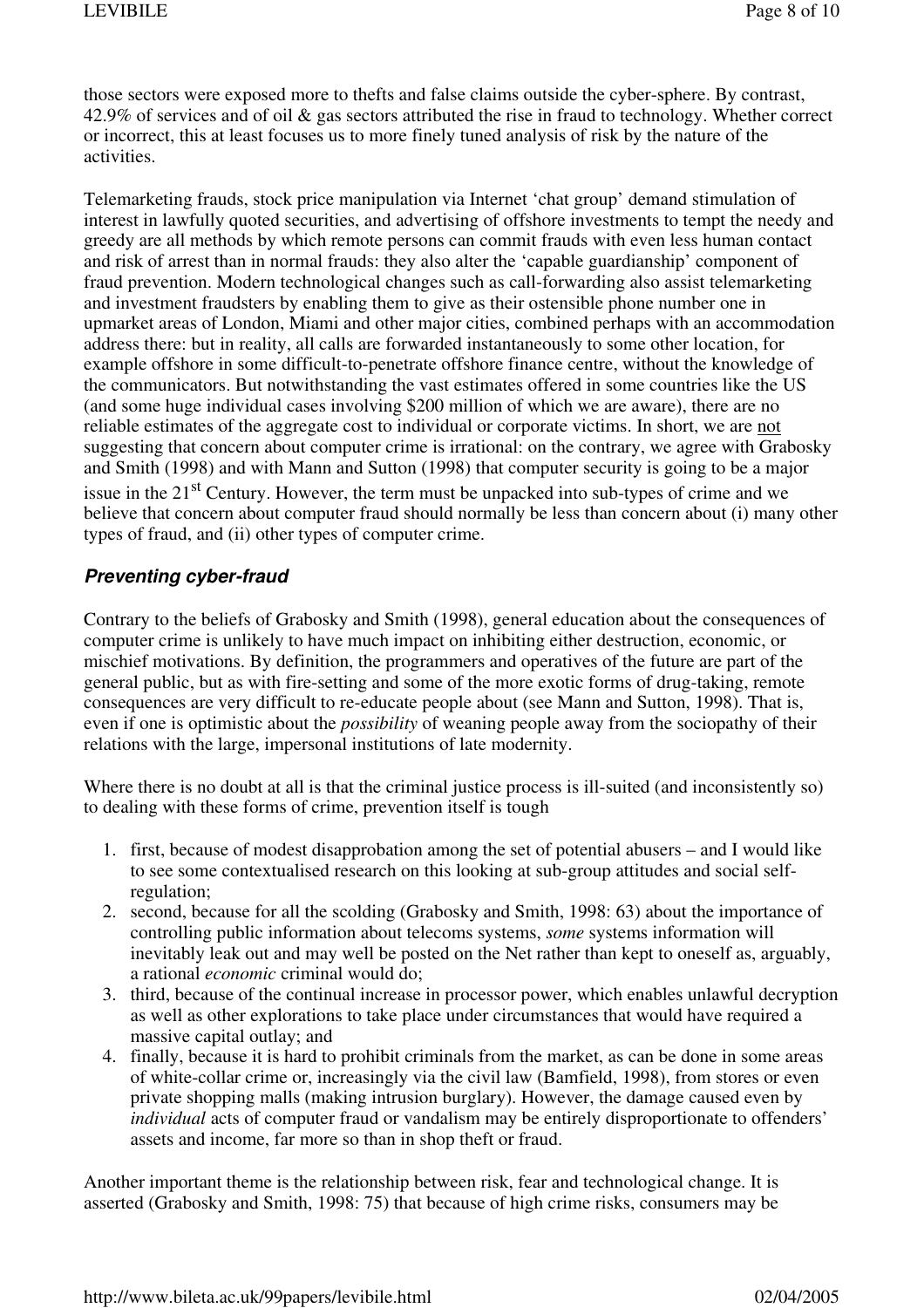reluctant to take up new technology and producers may be reluctant to develop it. This is a concept that would benefit from further development. 'Fear of crime' is fairly well studied (though often under-theorised) in the settings of conventional crime against individuals and business, but not where purchasing products is concerned. For example, until recent improvements, the Internet was a very insecure place over which to give credit card and other personal details, yet many people happily gave away such details, just as they do when ordering goods and services by mail order or on the phone. To what extent does convenience (or relative convenience) overcome fear? Despite publicity given to consumer claims that their accounts have been debited by 'Phantom Withdrawals', most people use ATMs (though they have little choice, given bank opening hours): are they not fearful, and what would it take to make them fearful enough not to use these facilities?

Despite their initial caveat, the 'net effect' of Grabosky and Smith(1998)'s work and that of other authors in this arena is dealing with crimes by individuals against business and against individuals (a 'blue' collar crime study): there is only a modest amount on the ways that computerised bar coding can facilitate fraud *against* consumers, as the price may not correspond to that advertised (one sees the excuse 'programming error by junior staff' flashing before one's eyes), let alone the excellent possibilities for scams on investors by grossly oversold hype about hi-tech products and anti-trust activities by dominant suppliers (though these are not themselves inherently produced by *digitisation.* What we need to know is more about how the organisation of work under digitisation affects the possibilities of fraud.

#### **BIBLIOGRAPHY**

Audit Commission (1983) Computer Fraud Survey. London: HMSO.

Audit Commission (1994) Opportunity Makes a Thief: an Analysis of Computer Abuse. London: HMSO.

Audit Commission (1998) The Ghost in the Machine, London: Audit Commission.

Barnes, P. and Sharp, D. (1998) The Fraud Survey – 1998, Leicester: Association of Certified Fraud Examiners.

Computer Security (1998) '1998 CSI/FBI Computer Crime and Security Survey', Computer Security Issues and Trends, 4(1) 1-12.

Grabosky, P. and Smith, R. (1998) Crime in the Digital Age, New York: Transaction.

Hall, S. (1994) 'Reflections on the encoding/decoding model' in J. Cruz and J. Lewis (eds.) Viewing, Reading, Listening: Audiences and Cultural Reception, Boulder: Westview Press.

Levi, M. and Pithouse, A. (forthcoming) White-Collar Crime and its Victims: the Media and Social Construction of Business Fraud, Oxford: Clarendon.

Levi, M. and Sherwin, D. (1996) Fraud - the Unmanaged Risk: an international survey of the effects of fraud on business, London: Ernst & Young.

Levi, M. and Sherwin, D. (1998) Fraud – the Unmanaged Risk: an international survey of the effect of fraud on business, London: Ernst & Young.

Mann, D. and Sutton, M. (1998) 'NetCrime: more change in the organisation of thieving', British Journal of Criminology, 38, 201-229

Sterling, B. (1993) The Hacker Crackdown: Law and Disorder on the Electronic Frontier. London: